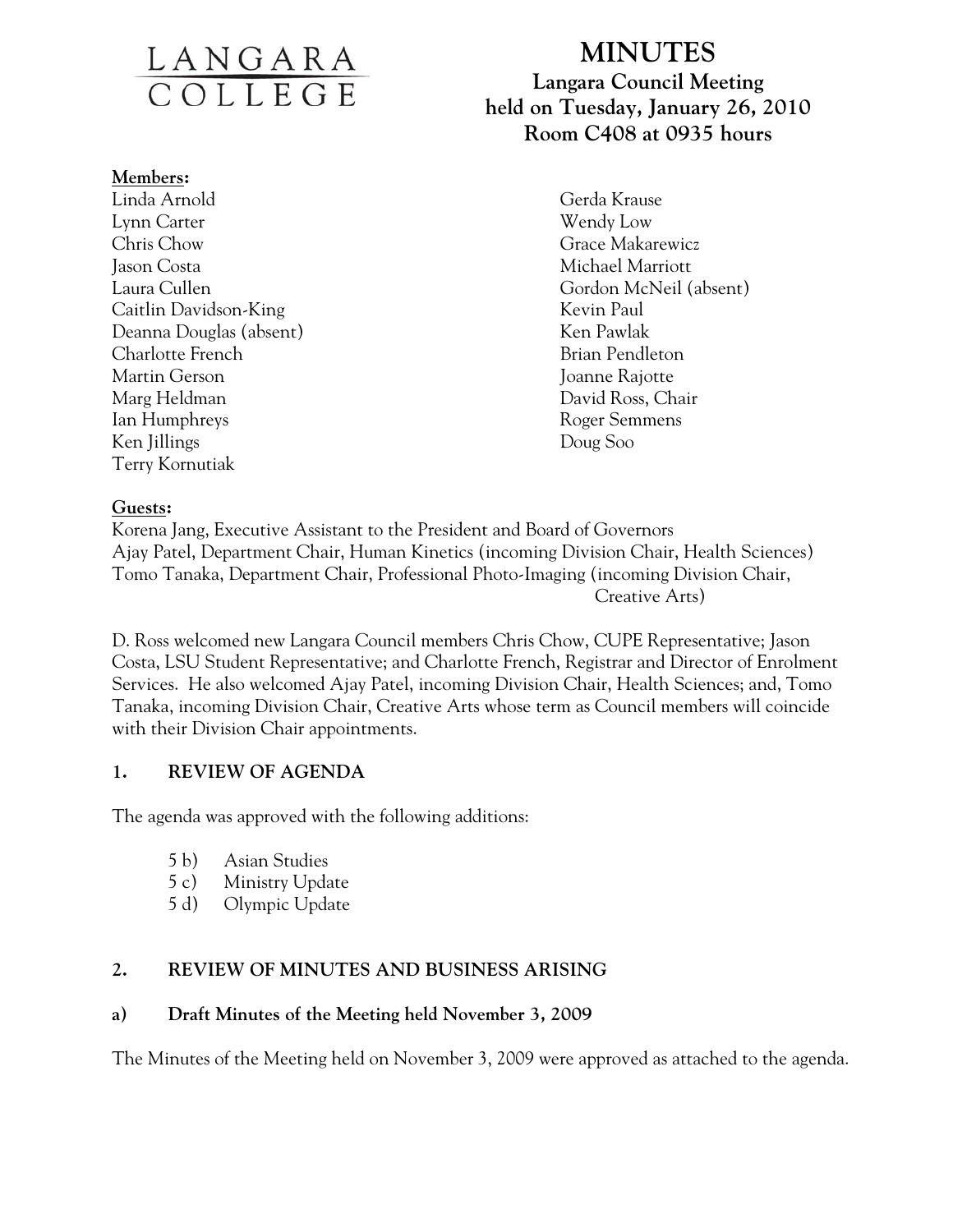#### **3. CURRICULUM ITEMS**

#### **a) Education Council Meeting held October 20, 2009**

L. Cullen highlighted the summary report of the Education Council meeting held on October 20, 2009 and noted a number of program changes, that the Display + Design program will be known as "Design Formation" and the department will be known as the "Department of Design", and the online calendar is fully activated.

#### **b) Education Council Meeting held November 17, 2009**

L. Cullen highlighted the summary report of the Education Council meeting held on November 17, 2009 and noted a number of program changes, that a new listserve has been created for Education Council members, and an orientation for new Education Council members has been implemented.

There were no items with financial implications.

The Education Council Summary Reports for October 20, 2009 and November 17, 2009 were received for information.

### **4. FOR APPROVAL**

#### **a) Policy B5015 – Video Surveillance**

In the absence of D. Douglas, J. Rajotte presented Policy B5015 – Video Surveillance attached to the agenda. After discussion concerning sections 5.4 and 5.14, it was recommended that input be obtained from key stakeholders before returning to Langara Council.

It was noted that G. Krause left the meeting at 10:30 a.m. It was noted that C. Davidson-King and K. Paul left the meeting at 10:35 a.m.

#### **5. FOR INFORMATION**

#### **a) Accountability Reports: Presentation of Survey Results**

L. Xiong, Director, Institutional Research made a presentation entitled "Accountability Reports: Presentation of Survey Results." The presentation highlighted data from the Langara Current Student Survey: 2008; Provincial Former Student Outcomes Survey: 2008; BC Student Transitions Project; and, Student Demographics. It was noted that information highlighted in the presentation can be obtained at:

http://www.langara.bc.ca/about-langara/institutional-research/index.html

#### **b) Asian Studies**

B. Pendleton announced that "Asian Studies Day" will be held in the A Building Main Foyer today beginning with a mini-opening ceremony at 11:30 a.m.